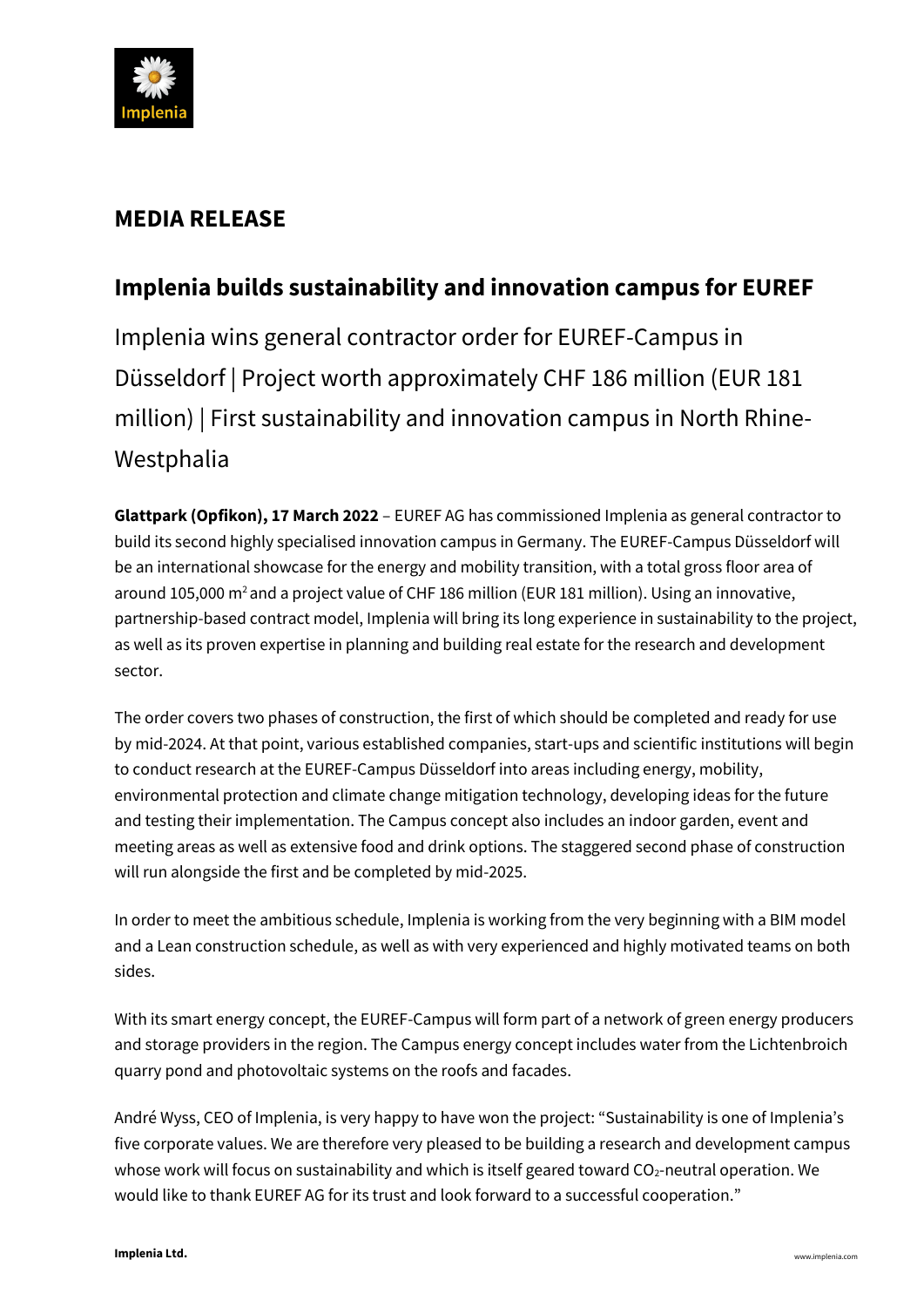

EUREF-Campus Düsseldorf: Implenia builds the first sustainability and innovation campus in North Rhine-Westphalia (image: ©EUREF).

#### **Contact for media:**

Corporate Communications, T +41 58 474 74 77[, communication@implenia.com](mailto:communication@implenia.com)

### **Contact for Investors and Analysts:**

Investor Relations, T +41 58 474 35 04, [ir@implenia.com](mailto:ir@implenia.com)

#### **Dates for investors:**

29 March 2022: Annual General Meeting 17 August 2022: Interim results 2022, Analysts And Media Conference

As Switzerland's leading construction and real estate service provider, Implenia develops and builds homes, workplaces and infrastructure for future generations in Switzerland and Germany. It also offers tunnelling and related infrastructure projects in further markets. Formed in 2006, the company can look back on around 150 years of construction tradition. The company brings together the know-how of its highly skilled development, planning and execution units under the umbrella of an integrated leading multinational construction and real estate service provider. With its broad offering and the expertise of its specialists, the Group realises large, complex projects and provides client-centric support across the entire life cycle of a building or structure. It focuses on client needs and on striking a sustainable balance between commercial success and social and environmental responsibility. Implenia, with its headquarters in Opfikon near Zurich, employs more than